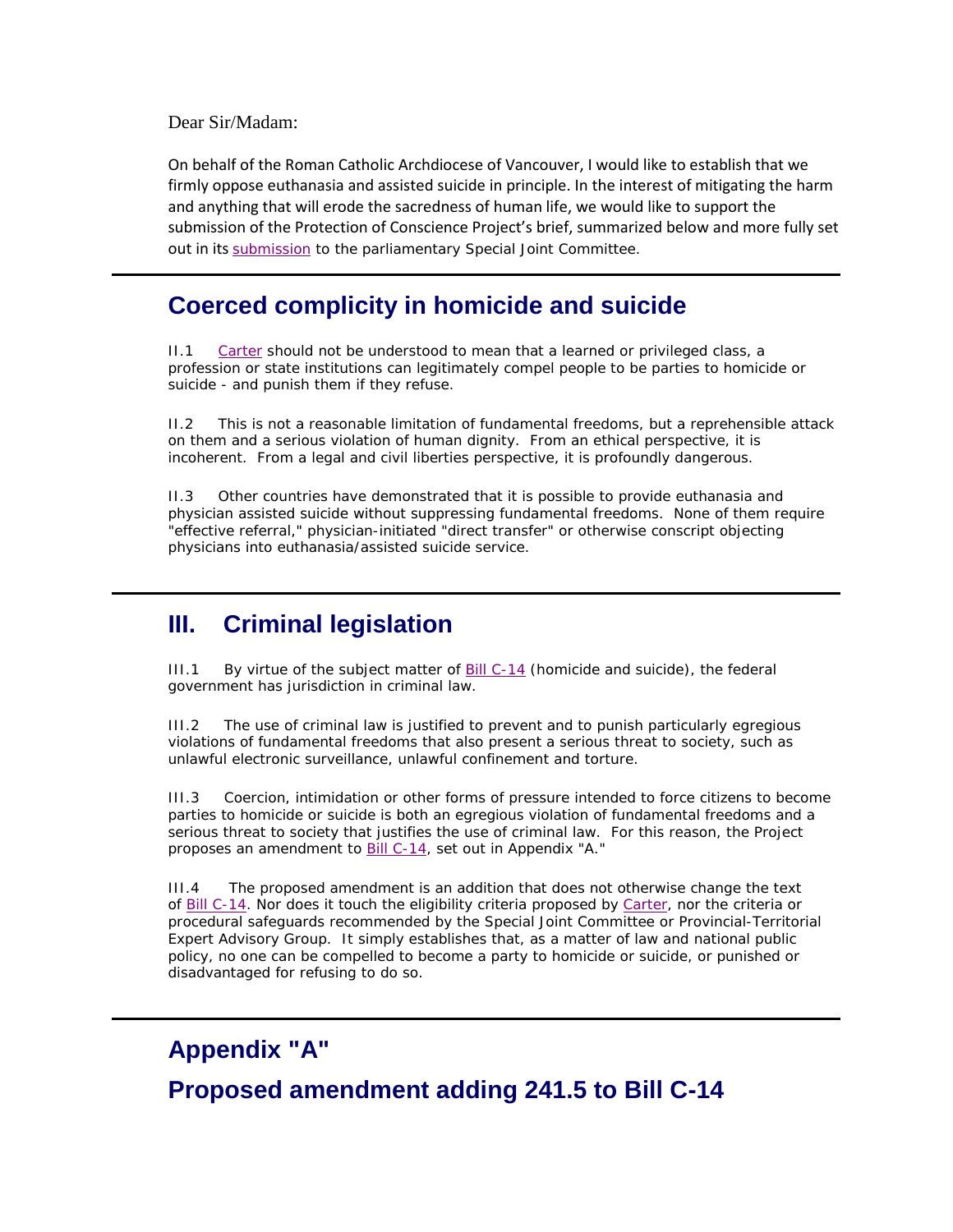#### **Compulsion to participate in inflicting death**

241.5(1) Every one commits an offence who, by an exercise of authority or intimidation, compels another person to be a party to inflicting death by homicide or suicide.

#### **Punishing refusals to participate in inflicting death**

241.5(2) Every one commits an offence who

a) refuses to employ a person or to admit a person to a trade union, professional association, school or educational programme because that person refuses or fails to agree to be a party to inflicting death; or

b) refuses to employ a person or to admit a person to a trade union, professional association, school or educational programme because that person refuses or fails to answer questions about or to discuss being a party to inflicting death.

## **Intimidation to participate in inflicting death**

241.5(3) Every one commits an offence who, for the purpose of causing another person to be a party to inflicting death

(a) suggests that being a party to inflicting death is a condition of employment, contract, membership or full participation in a trade union or professional association, or of admission to a school or educational programme; or

(b) makes threats or suggestions that refusal to be a party to inflicting death will adversely affect

- (i) contracts, employment, advancement, benefits, pay, or
- (ii) membership, fellowship or full participation in a trade union or professional association.

## **Definitions**

241.5(4) For the purpose of this section,

a) "person" includes an unincorporated organization, collective or business;

b) "inflicting death by homicide or suicide" includes medical assistance in dying as defined in Section 241.1, and attempted homicide and suicide.

### **Punishment**

241.6(5) (a) Every one who commits an offence under subsection (1) is guilty of an indictable offence and liable to imprisonment for life.

(b) Every one who commits an offence under subsection (2) is guilty of an indictable offence and liable to imprisonment for ten years.